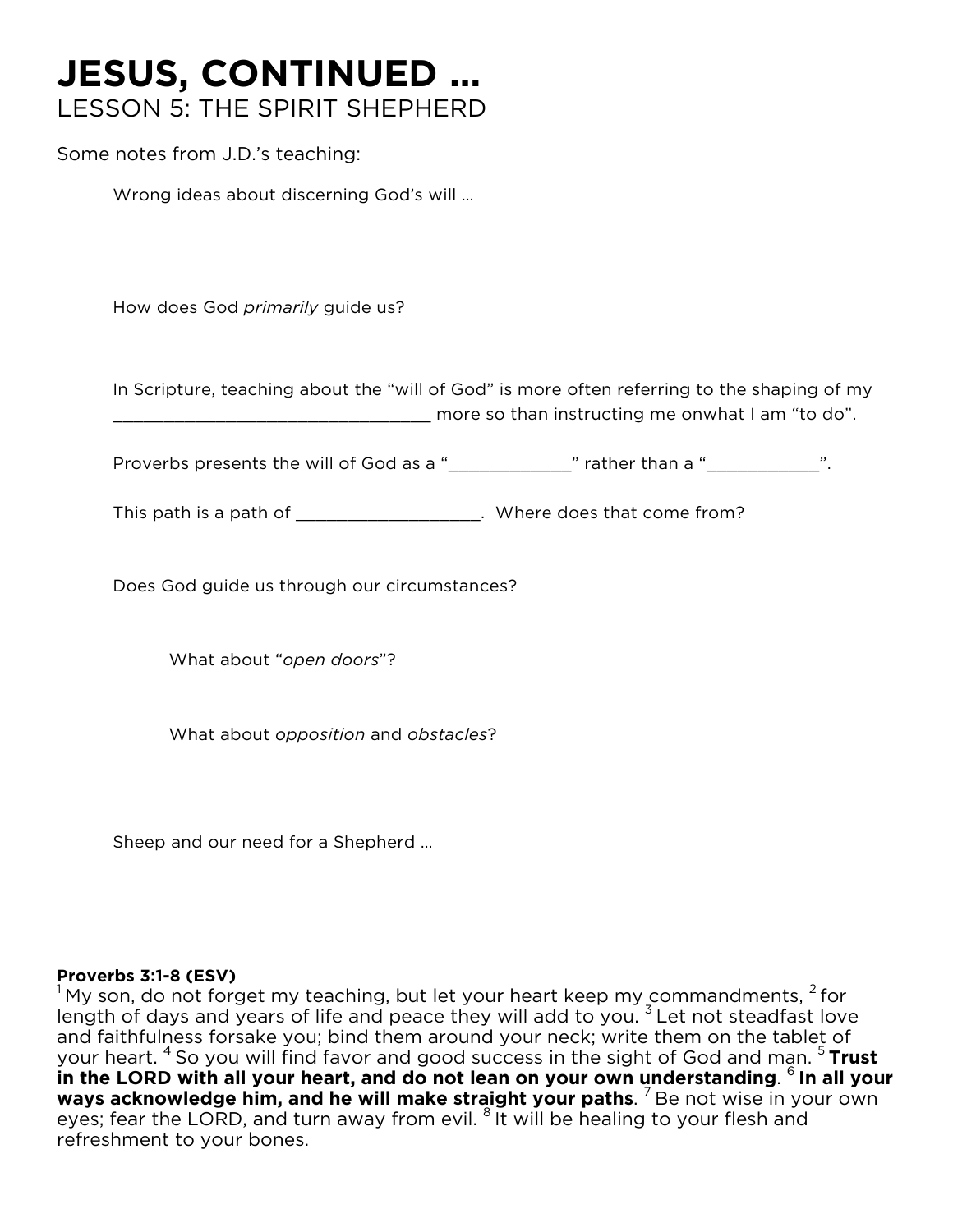### THE **WILL OF GOD**

1) God always \_\_\_\_\_\_\_\_\_ \_\_\_\_\_\_\_\_\_ \_\_\_\_\_\_\_\_\_.

**See**: Eph. 1:11, Matthew 10:29-30, Acts 4:27-28, Psalm 139:16, Isaiah 46:9-10

This is God's will of \_\_\_\_\_\_\_\_\_\_\_\_\_\_\_\_.

God knows all things and sovereignly superintends all things. God's will of decree is absolute. It is from before the creation of the world. It is the ultimate determination over all things, and it cannot be overturned.

*"Providence is the almighty and ever present power of God by which he upholds, as with his hand, heaven and earth and all creatures, and so rules them that leaf and blade, rain and drought, fruitful and lean years, food and drink, health and sickness, prosperity and poverty – all things, in fact, come to us not by chance, but from his fatherly hand." - Heidelberg Catechism*

2) God \_\_\_\_\_\_\_\_\_\_\_ \_\_\_\_\_\_\_ \_\_\_\_\_\_\_ \_\_\_\_\_\_\_.

**See**: 1 John 2:15-17, Hebrews 13:20-21, Matthew 7:21, Deuteronomy 29:29

This is God's will of \_\_\_\_\_\_\_\_\_\_\_\_\_\_\_\_\_.

This refers to what God has commanded — what He desires from His creatures. If the will of decree is how things \_\_\_\_\_\_\_, the will of desire is how things \_\_\_\_\_\_\_\_\_\_\_\_\_\_\_\_\_\_\_\_\_\_\_\_\_\_\_\_\_\_\_

3) Does God have a specific \_\_\_\_\_\_\_\_\_ \_\_\_\_\_ \_\_\_\_\_ \_\_\_\_\_\_\_\_\_?

What we are seeking/asking for is God's will of  $\blacksquare$ 

God does have a specific plan for our lives, but it is not one that He expects us to figure out *before* we make a decision.

God does help us make decisions (that's called wisdom), but God's will is not like a maze, or a bull's eye, or a tightrope or a door.

*"Conventional understanding of God's will defines it as a specific pathway we should follow into the future. God knows what this pathway is, and he has laid it out for us to follow. Our responsibility is to discover this pathway — God's plan for our lives. We must discover which of the many pathways we could follow is the one we should follow, the one God has planned for us. If and when we make the right choice, we will receive his favor, fulfill our divine destiny and succeed in life. … If we choose rightly, we will experience his blessing and achieve success and happiness. If we choose wrongly, we may lose our way, miss God's will for our lives, and remain lost forever in an incomprehensible maze."*

- Gerald Sittser, *The Will of God as a Way of Life: Finding and Following the Will of God* (p. 17).

*This conventional understanding is the wrong way to think of God's will. In fact, expecting God to reveal some hidden will of direction is an invitation to disappointment and indecision. Trusting in God's will of decree is good. Following His will of desire is obedient. Waiting for God's will of direction is a mess. It is bad for your life, harmful to your sanctification, and allows too many Christians to be passive tinkerers who strangely feel more spiritual the less they actually do. God is not a Magic 8-Ball we shake up and peer into whenever we have a decision to make. He is a good God who gives us brains, shows us the way of obedience, and invites us to take risks for Him.*

- Kevin DeYoung, *Just Do Something: A Liberating Approach to Finding God's Will* (p. 24).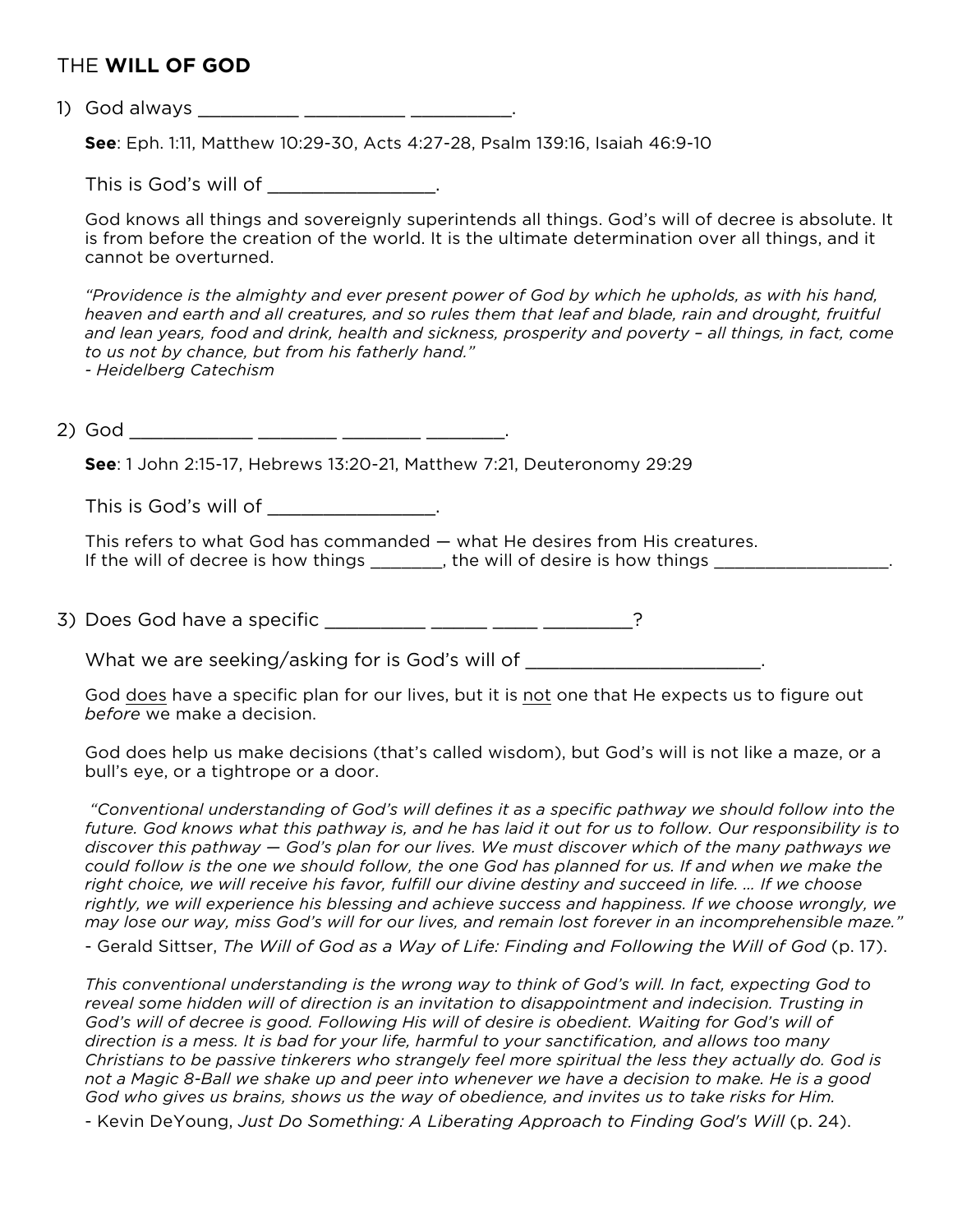# THE **HOLY SPIRIT** and GOD'S **GUIDANCE**

- 1. God guides us by His invisible and the set of all times. (Rom 8:28)
- 2. God has spoken to His people in guiding them with their conscious cooperation.

*Examples: a still small voice, by angels, by dreams, by inner promptings, by the mouth of a donkey, by a burning bush, by writing on a wall, etc.*

- 3. In these *last* days, God has spoken to us by \_\_\_\_\_\_\_\_\_\_\_\_\_\_. (Hebrews 1:2-3)
- 4. God continues to speak to us by His Son through \_\_\_\_\_\_\_\_\_\_\_\_\_\_\_\_\_\_\_\_\_\_\_\_\_\_\_\_ in the \_\_\_\_\_\_\_\_\_\_\_\_\_\_\_\_\_\_. (Hebrews 3:7, 4:12)

*(1) God can speak in many ways. (2) In these last days, God has spoken by his Son. (3) God speaks to us by His Son through the Holy Spirit speaking by the living and active Word of God.*

5. Apart from the Spirit working through Scripture, God does not promise to use any other means to guide us, nor should we expect Him to.

What about "special revelation"?

*Any time you take the Bible out of context you destroy the intent of God's Word. That's why you cannot take instances of special revelation and make them normative for the Christian experience. … When he [Paul] did experience a special revelation, seeing a vision of a man calling him to Macedonia, he obeyed. But the special revelation of God was a rare and unique experience, even for Paul. … We cannot take special circumstances and make them the norm by which we live our lives. Special revelation for guidance was not the normal apostolic experience. And at the time it was received (by Paul, by Philip, by Peter as he lay on his roof) it was not being sought. … Special revelation came at a time when God wanted to lead them apart from the normal ways in which His people make choices.* 

*- Bruce Waltke, Finding the Will of God: A Pagan Notion?, 18–19.* 

*"When we have ruled out what God has expressly forbidden, and when we have searched the Bible and prayed for wisdom, we are free to choose. This seems to be what is modeled for us in the New Testament. We do not find people desperately seeking God's will through dreams or visions (though occasionally God saw fit to use such miraculous means), but we see people making decisions based on what seemed good or best or necessary" - Tim Challies, The Discipline of Spiritual Discernment, 116.*

| The most reliable guide to the | of God is the | of God. |
|--------------------------------|---------------|---------|
|--------------------------------|---------------|---------|

The Spirit who \_\_\_\_\_\_\_\_\_\_\_\_\_\_\_\_\_\_\_\_\_\_Scripture is the Spirit who \_\_\_\_\_\_\_\_\_\_\_\_\_\_\_\_\_\_\_\_\_\_\_Scripture.